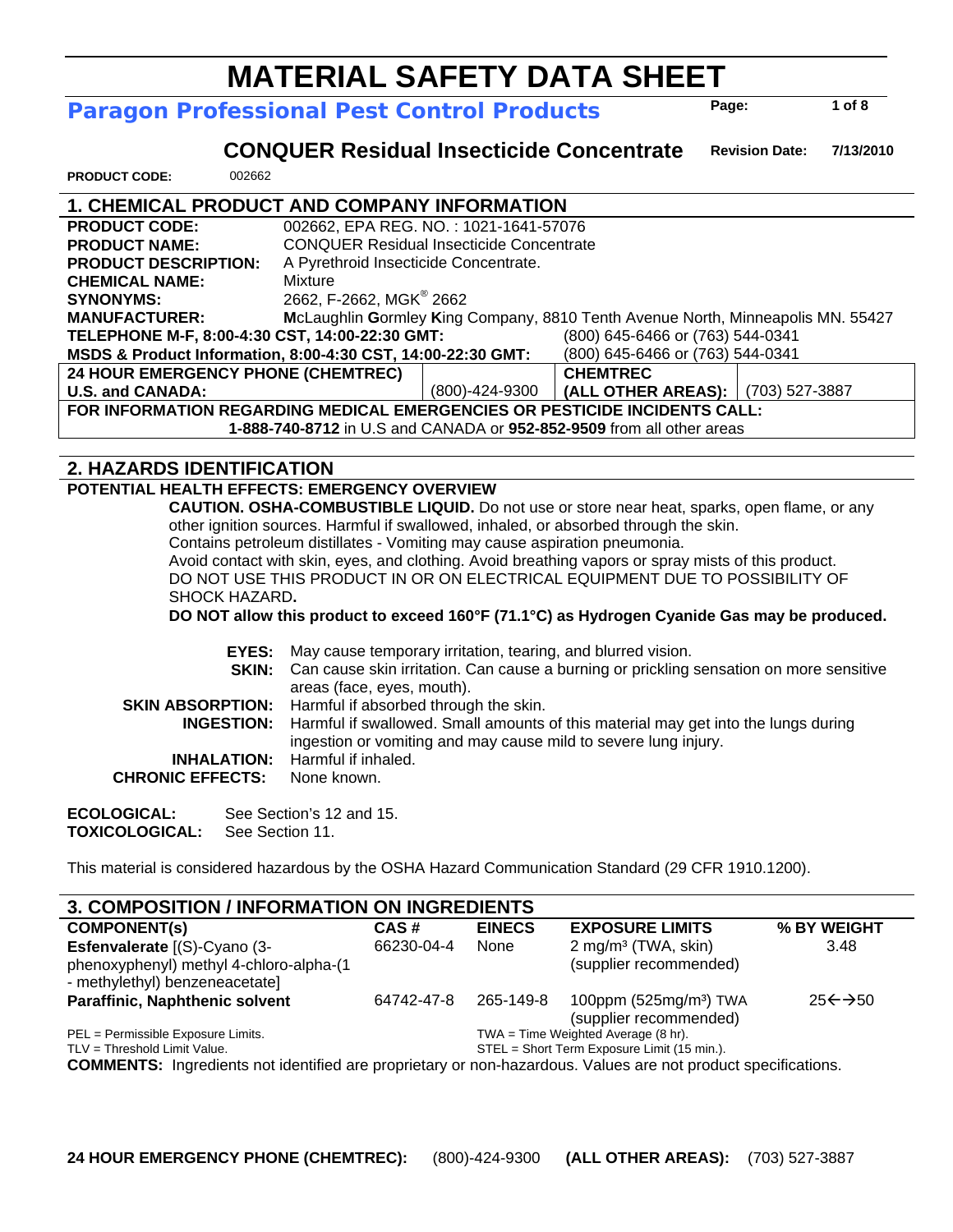## **Paragon Professional Pest Control Products**

**Revision Date:**

**Page:** 

**2 of 8** 

 **CONQUER Residual Insecticide Concentrate**

**7/13/2010** 

**PRODUCT CODE:** 002662

#### **4. FIRST-AID MEASURES**

#### **FIRST AID PROCEDURES:**

| EYES:                      | Hold eye open and rinse slowly and gently with water for 15-20 minutes. Remove contact lenses,<br>if present, after the first 5 minutes, then continue rinsing eye. Call a poison control center or |
|----------------------------|-----------------------------------------------------------------------------------------------------------------------------------------------------------------------------------------------------|
|                            | doctor for treatment advice.                                                                                                                                                                        |
| SKIN:                      | Take off contaminated clothing. Rinse skin immediately with plenty of water for 15-20 minutes.                                                                                                      |
|                            | Call a poison control center or doctor for treatment advice.                                                                                                                                        |
| <b>INHALATION:</b>         | Move person to fresh air. If person is not breathing, call 911 or an ambulance, then give artificial                                                                                                |
|                            | respiration, preferably by mouth-to-mouth if possible. Call a poison control center or doctor for                                                                                                   |
|                            | further treatment advice.                                                                                                                                                                           |
| <b>INGESTION:</b>          | Immediately call a poison control center or doctor for treatment advice. DO NOT give any liquid                                                                                                     |
|                            | to the person. Do not induce vomiting unless told to do so by a poison control center or doctor.                                                                                                    |
|                            | Do not give anything by mouth to an unconscious person.                                                                                                                                             |
| <b>NOTE TO PHYSICIANS:</b> | This product contains Pyrethroids and Petroleum Distillates; Vomiting may pose an                                                                                                                   |
|                            | aspiration pneumonia hazard.                                                                                                                                                                        |
|                            | For skin effects, a highly efficient therapeutic agent for Pyrethroid exposure is topical                                                                                                           |
|                            | application of Tocopherol Acetate (Vitamin E).                                                                                                                                                      |
|                            | Diazepam has been recommended to reduce the CNS effects of Esfenvalerate.                                                                                                                           |
|                            |                                                                                                                                                                                                     |

#### **5. FIRE FIGHTING MEASURES**

#### **FLAMMABLE PROPERTIES:**

**FLASH POINT:** 160 **ºF/** 71.1 **°C METHOD:** TAG Closed Cup This product is classified as an **OSHA-COMBUSTIBLE LIQUID.**

| <b>FLAMMABLE LIMITS:</b>              |                                                                                                                                                                                                                                                                                    |
|---------------------------------------|------------------------------------------------------------------------------------------------------------------------------------------------------------------------------------------------------------------------------------------------------------------------------------|
| LOWER FLAMMABLE LIMIT:                | not established.                                                                                                                                                                                                                                                                   |
| UPPER FLAMMABLE LIMIT:                | not established.                                                                                                                                                                                                                                                                   |
| <b>AUTOIGNITION TEMPERATURE:</b>      | not established.                                                                                                                                                                                                                                                                   |
| <b>SENSITIVE STATIC DISCHARGE:</b>    | Yes, use proper bonding and/ or grounding procedures.                                                                                                                                                                                                                              |
| <b>HAZARDOUS COMBUSTION PRODUCTS:</b> | Under fire conditions this product will support combustion and may                                                                                                                                                                                                                 |
|                                       | decompose to give off toxic gasses such as HYDROGEN CYANIDE,<br>carbon monoxide, carbon dioxide, and nitrogen oxides.                                                                                                                                                              |
| <b>EXTINGUISHING MEDIA:</b>           | Foam, carbon dioxide, or dry chemical.                                                                                                                                                                                                                                             |
| <b>FIRE FIGHTING INSTRUCTIONS:</b>    | Treat as an oil fire. Keep personal removed and upwind of fire. Use a full-faced<br>self-contained breathing apparatus along with full protective gear. Keep nearby<br>containers and equipment cool with a water spray. Contain the run-off, if<br>possible, for proper disposal. |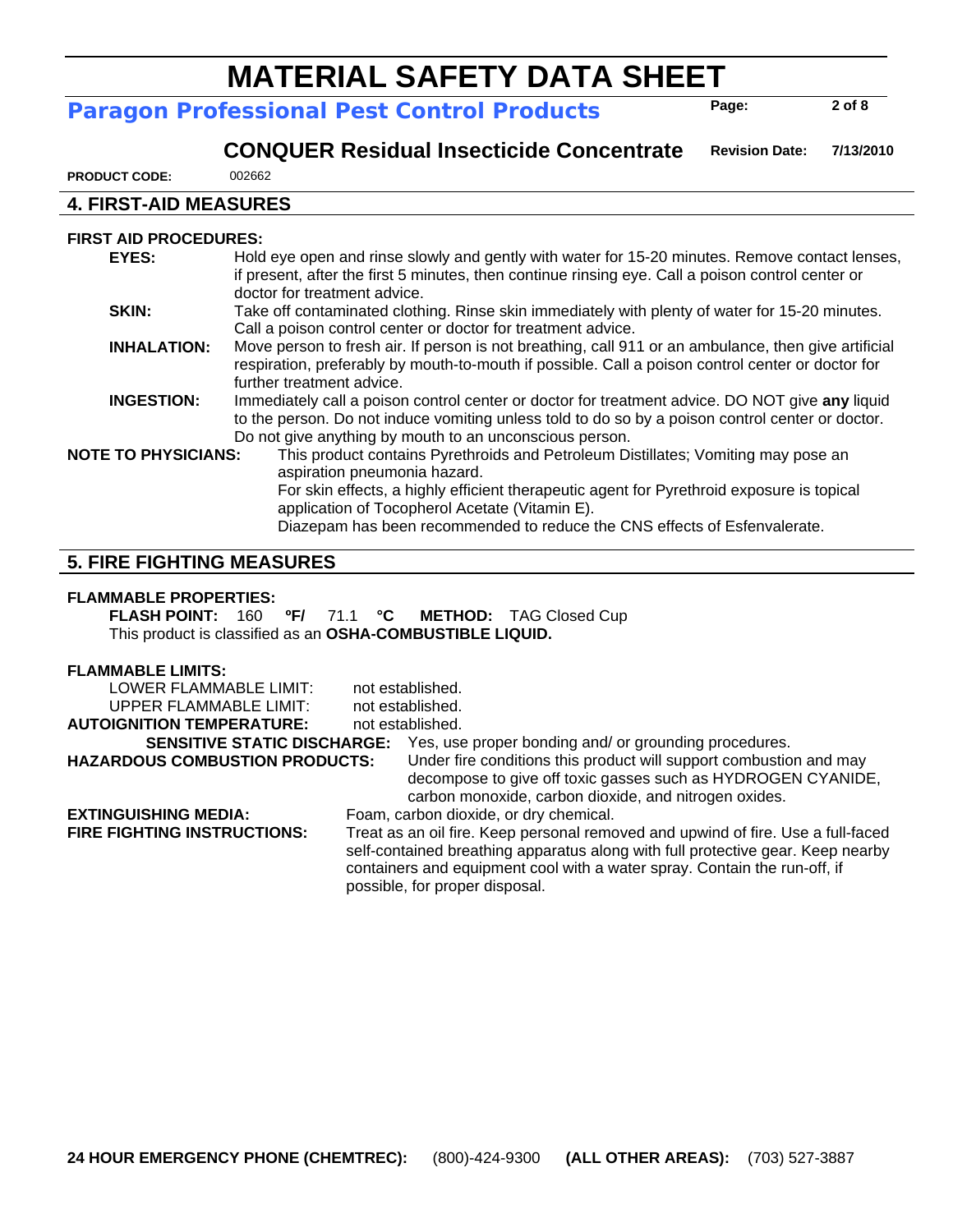## **Paragon Professional Pest Control Products**

**Page:** 

**3 of 8** 

#### **CONQUER Residual Insecticide Concentrate Revision Date: 7/13/2010**

**PRODUCT CODE:** 002662

#### **6. ACCIDENTAL RELEASE MEASURES:**

**SMALL SPILL:** Shut off ignition sources. Stop release, if possible without risk. Dike or contain release, if possible, and if immediate response can prevent further damage or danger. Isolate and control access to the release area. Take actions to reduce vapors. Absorb with appropriate absorbent. Clean spill area of residues and absorbent. LARGE SPILL: Shut off ignition sources. Stop release, if possible without risk. Dike or contain release, if possible, and if immediate response can prevent further damage or danger. Isolate and control access to the release area. Take actions to reduce vapors. Collect product into drums, etc. via drains, pumps, etc. Absorb with appropriate absorbent. Clean spill area of residues and absorbent

**WASTE DISPOSAL METHOD:** Contains pyrethroids which are toxic to fish and other aquatic invertebrates. Contaminated absorbent and wash water should be disposed of according to local, state/provincial and federal/national regulations.

#### **7. HANDLING AND STORAGE**

**GENERAL PROCEDURES:** DO NOT USE THIS PRODUCT IN OR ON ELECTRICAL EQUIPMENT DUE TO POSSIBILITY OF SHOCK HAZARD.

**COMBUSTIBLE LIQUID** - Do not use or store near heat, sparks, open flame, or any other ignition sources.

**HANDLING:** Take prudent precautions to avoid contact with skin, eyes, and clothing. Avoid breathing vapors or spray mists of this product. Do not contaminate water, food or feedstuffs by storage, handling or disposal. Read and observe all precautions and instructions on the label.

**STORAGE:** Store containers upright and closed. Store in areas that are cool, dry, and well-ventilated. Keep away from heat, sparks, open flame, and any other ignition sources. **DO NOT allow this product to exceed 160°F (71.1°C) as Hydrogen Cyanide Gas may be produced.** Keep away from strong acids, bases and oxidizers. Always store pesticides in the original container. Store away from food and pet food. KEEP OUT OF REACH OF CHILDREN.

**WORK HYGIENIC PRACTICES:** DO NOT SMOKE, EAT, DRINK OR APPLY COSMETICS IN WORK AREA! Wash Promptly if skin becomes contaminated. Wash at the end of each work shift and before eating, smoking and using the toilet.

**ELECTROSTATIC ACCUMULATION:** This product contains petroleum distillates, for which there is the potential for electrostatic accumulation. Proper grounding procedures should be used when transferring this material.

#### **8. EXPOSURE CONTROLS / PERSONAL PROTECTION**

| <b>EXPOSURE LIMITS:</b>        | Not established by OSHA or ACGIH (see Section 3 for individual components).                         |
|--------------------------------|-----------------------------------------------------------------------------------------------------|
| <b>ENGINEERING CONTROLS:</b>   | Ventilate treatment area thoroughly before re-entry.                                                |
| <b>RESPIRATORY PROTECTION:</b> | Not required. Take prudent precautions to avoid breathing vapors or spray mists of<br>this product. |
| <b>SKIN PROTECTION:</b>        | Take prudent precautions to avoid contact with skin and clothing.                                   |
| <b>EYE PROTECTION:</b>         | Take prudent precautions to avoid contact with eyes.                                                |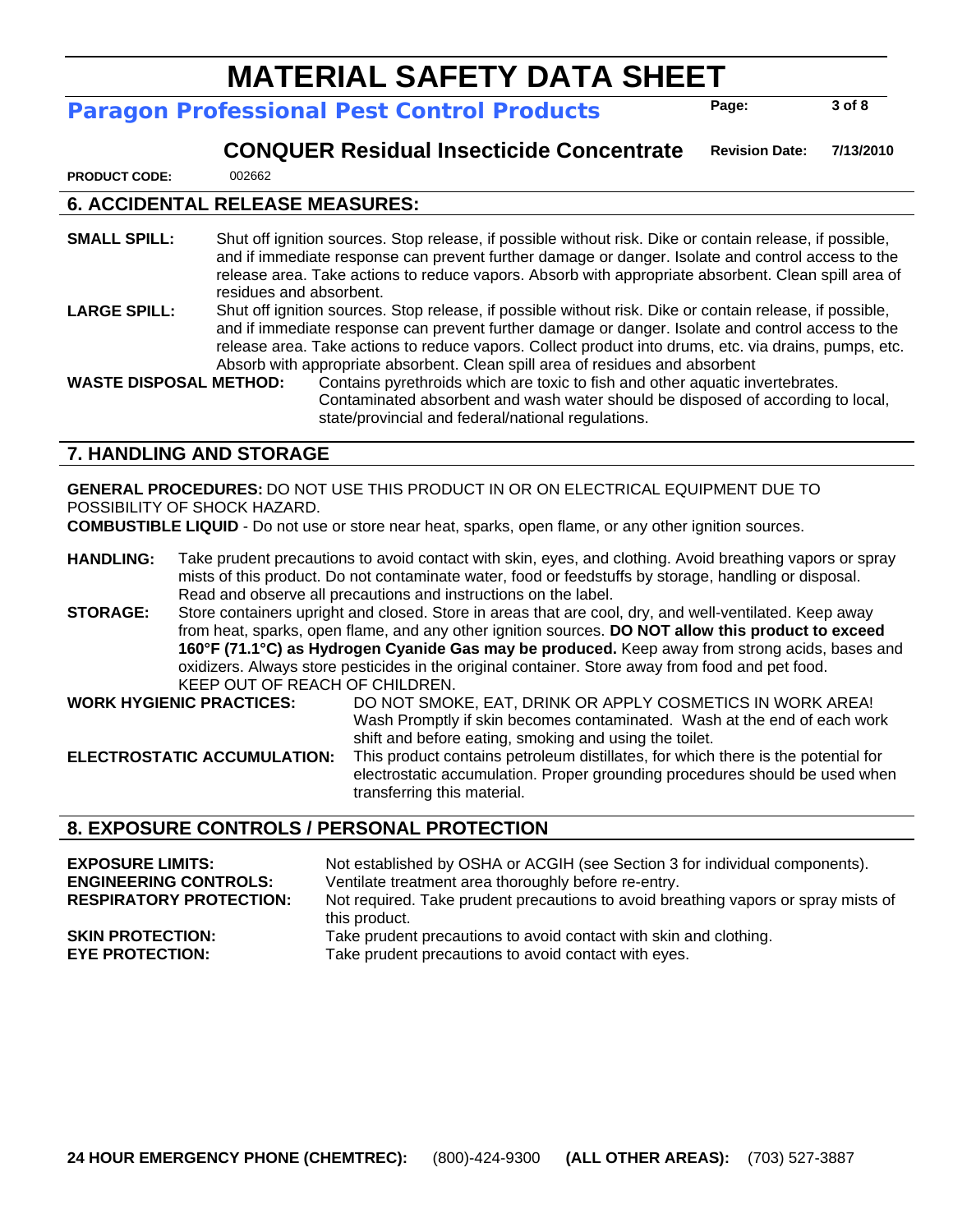than 0.1% are listed by IARC, NTP, OSHA or ACGIH as being carcinogens.

# **MATERIAL SAFETY DATA SHEET**

### **Paragon Professional Pest Control Products**

 **CONQUER Residual Insecticide Concentrate Revision Date: 7/13/2010** 

**PRODUCT CODE:** 002662

### **9. PHYSICAL AND CHEMICAL PROPERTIES**

| <b>APPEARANCE:</b>       | Pale, yellow-colored liquid.      |
|--------------------------|-----------------------------------|
| <b>ODOR:</b>             | Strong solvent odor.              |
| <b>PHYSICAL STATE:</b>   | Liquid.                           |
| <b>VAPOR PRESSURE:</b>   | Not established                   |
| VOC:                     | < 28%                             |
| <b>VAPOR DENSITY:</b>    | Heavier than air.                 |
| <b>BOILING POINT:</b>    | Not established                   |
| <b>MELTING POINT:</b>    | Not applicable.                   |
| <b>SOLUBILITY:</b>       | Miscible in water.                |
| <b>SPECIFIC GRAVITY:</b> | $0.853$ (water = 1) @ 20°C (68°F) |
| <b>COLOR, (GARDNER):</b> | 2                                 |
| pH:                      | 4.9 @ 5% in Water.                |
| <b>VISCOSITY:</b>        | 10 CPS @ 23°C (73.4°F) Brookfield |
| <b>REFRACTIVE INDEX:</b> | 1.4522 @ 25°C (77°F)              |

#### **10. STABILITY AND REACTIVITY**

**CHEMICAL STABILITY:** Stable. **INCOMPATIBILITY:** Strong acidic or alkaline materials. **HAZARDOUS DECOMPOSITION PRODUCTS:** Hydrogen Cyanide Gas may be formed by thermal decomposition at 160°F (71.1°C), or by contact with alkaline substances such as

soda ash & lye.

#### **HAZARDOUS POLYMERIZATION:** Will not occur. **11. TOXICOLOGICAL INFORMATION**

**ACUTE STUDIES:** 

| EYE:                    | Primary eye irritation (rabbit):        | Irritation clearing in 72 hours.                                                      |
|-------------------------|-----------------------------------------|---------------------------------------------------------------------------------------|
| SKIN:                   | Primary skin irritation index (rabbit): | Moderate irritation at 72 hours. Irritation Index = $2.13$                            |
|                         | Dermal Sensitization (guinea pig):      | Negative; Not a dermal sensitizer.                                                    |
|                         | Acute Dermal $LD_{50}$ (rabbit):        | $> 2.0$ g/kg                                                                          |
| <b>INGESTION:</b>       | Acute Oral $LD_{50}$ (rat)              | $= 1.47$ g/kg                                                                         |
| <b>INHALATION:</b>      | Acute Inhalation $LC_{50}$ (rat)        | The Acute Inhalation $LC_{50}$ of this material places it in EPA                      |
|                         |                                         | Toxic Category III. Rats exposed for 4 hours to test<br>atmosphere.                   |
| <b>CARCINOGENICITY:</b> |                                         | None of the components present in this material at concentrations equal to or greater |
|                         |                                         | than 0.1% are listed by IARC. NTP. OSHA or ACGIH as being carcinogens.                |

**4 of 8** 

**Page:**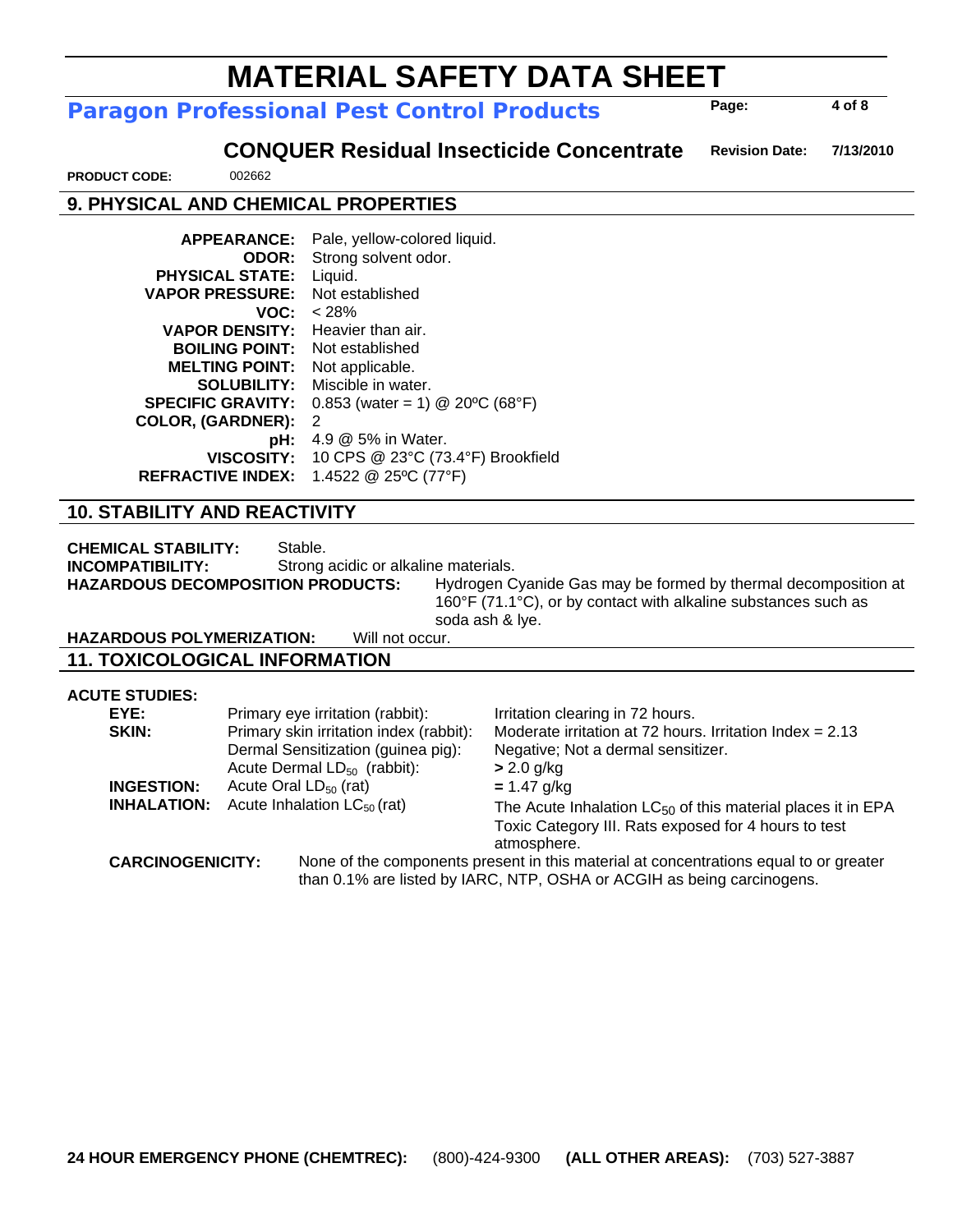## **Paragon Professional Pest Control Products**

**Page:** 

**5 of 8** 

 **CONQUER Residual Insecticide Concentrate Revision Date: 7/13/2010** 

**PRODUCT CODE:** 002662

## **12. ECOLOGICAL INFORMATION**

**ECOTOXICOLOGICAL INFORMATION:**  This product is toxic to fish, birds and other wildlife. Do not contaminate ornamental fish ponds. To protect the environment, do not allow pesticide to enter or run off into storm drains, drainage ditches, gutters or surface waters. Applying this product in calm weather when rain is not predicted for the next 24 hours will help to ensure that wind or rain does not blow or wash pesticide off the treatment area. Rinsing application equipment over the treated area will help avoid run off to water bodies or drainage systems. Do not discharge effluent containing this product into lakes, streams, ponds, estuaries, oceans, or other waters unless in accordance with the requirements of a National Pollutant Discharge Elimination System (NPDES) permit and the permitting authority has been notified in writing prior to discharge. Do not discharge effluent containing this product into sewer systems without previously notifying the sewage treatment plant authority. For guidance, contact your State Water Board or Regional Office of the EPA.

### **PERSISTENCE IN THE ENVIRONMENT BIODEGRADATION:** Not available **CHEMICAL DEGRADATION:** Not available

**TOXIC EFFECTS ON ORGANISMS:** Unknown **FISH: LC<sub>50</sub>** Not established<br> **BIRD: LC**<sub>50</sub> Not established<br>
Not established **TOXICITY TO USEFUL INSECTS:** Unknown

**Not established**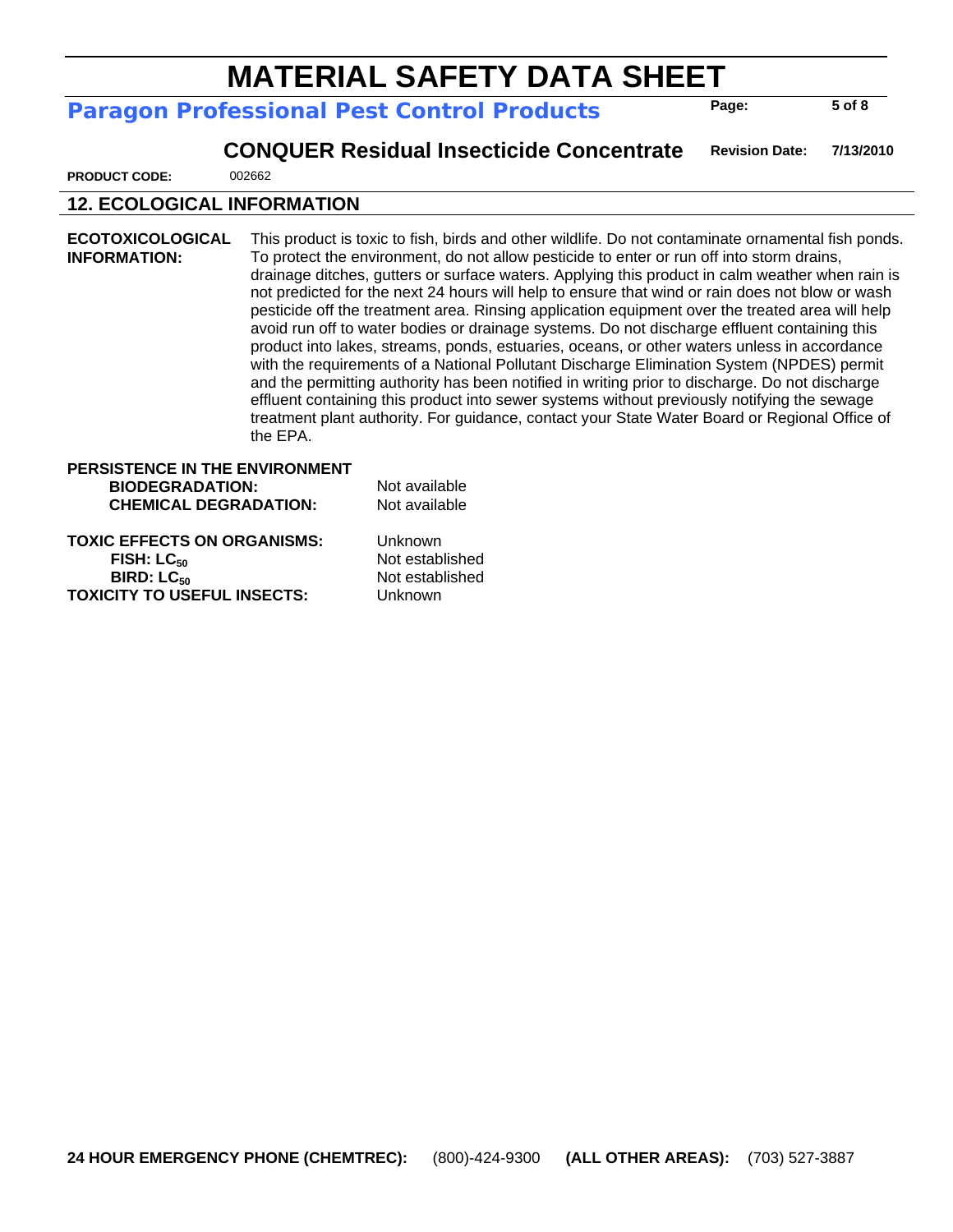#### **Paragon Professional Pest Control Products**

 **CONQUER Residual Insecticide Concentrate Revision Date: 7/13/2010** 

**PRODUCT CODE:** 002662

**DISPOSAL:** 

#### **13. DISPOSAL CONSIDERATIONS**

**PESTICIDE DISPOSAL:** Wastes resulting from the use of this product must be disposed of on site or at an approved waste disposal facility. To avoid wastes, use all material in this container by application according to label directions. If wastes cannot be avoided, offer remaining product to a waste disposal facility or pesticide disposal program (NOTE: such programs are often run by state or local governments, or by industry). **CONTAINER**  PESTICIDE DISPOSAL - RESIDENTIAL USE:

Non-refillable container. Do not reuse or refill this container. If empty: Place in trash or offer or recycling if available. If partly filled: Call your local solid waste agency for disposal instructions. Never place unused product down any indoor or outdoor drain.

#### PESTICIDE DISPOSAL - COMMERCIAL USE:

Non-refillable container. Do not reuse or refill this container. Triple rinse container (or equivalent) promptly after emptying. Then offer for recycling if available, or puncture and dispose of in a sanitary landfill.

Triple-rinse as follows for containers less than  $<$  5 gallons ( $<$  18.9 L) or less: Empty the remaining contents into application equipment or a mix tank and drain for 10 seconds after the flow begins to drip. Fill the container ¼ full with water and recap. Shake for 10 seconds. Pour rinsate into application equipment or a mix tank or store rinsate for later use or disposal. Drain for 10 seconds after the flow begins to drip. Repeat this procedure two more times.

Triple-rinse as follows for containers greater than > 5 gallons (> 18.9 L): Empty the remaining contents into application equipment or a mix tank. Fill the container ¼ full with water. Replace and tighten closures. Tip container on its side and roll it back and forth, ensuring at least one complete revolution, for 30 seconds. Stand the container on its end and tip it back and forth several times. Turn the container over onto its other end and tip back and forth several times. Empty the rinsate into application equipment or a mix tank or store rinsate for later use or disposal. Repeat this procedure two more times.

## **RCRA / CERCLA HAZARDOUS WASTE:**

**INGREDIENT RCRA ID #: CERCLA RQ-VALUE** 

**Page:** 

**6 of 8** 

None

**RCRA/ EPA WASTE INFORMATION:** None of the ingredients in this product appear on the RCRA lists (40 CFR 261.24, 40 CFR 251.33) or CERCLA Hazardous Substance List (40 CFR Part 302 Table 302.4).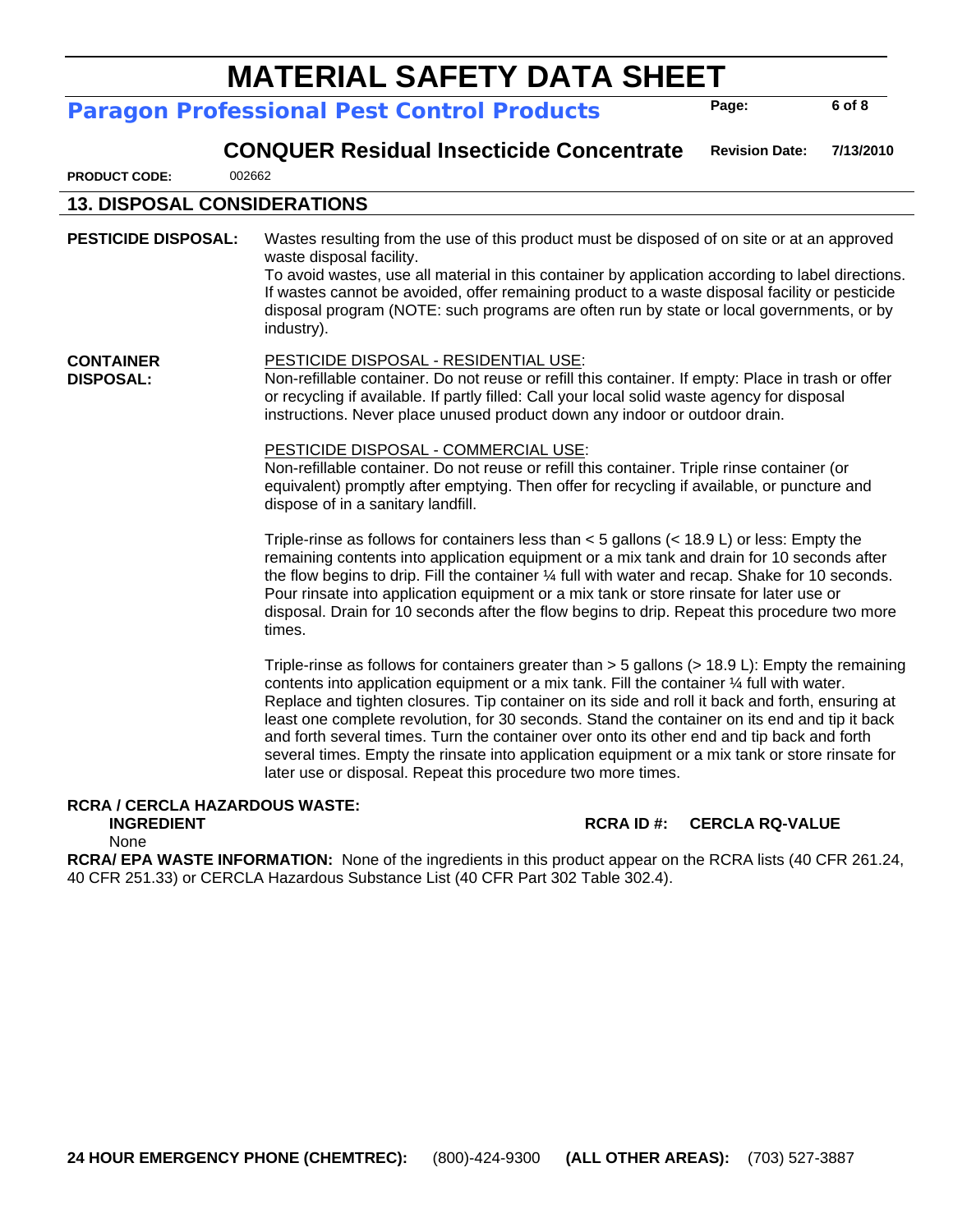#### **24 HOUR EMERGENCY PHONE (CHEMTREC):** (800)-424-9300 **(ALL OTHER AREAS):** (703) 527-3887

## **MATERIAL SAFETY DATA SHEET**

**Paragon Professional Pest Control Products** 

 **CONQUER Residual Insecticide Concentrate Revision Date: 7/13/2010** 

**PRODUCT CODE:** 002662

### **14. TRANSPORT INFORMATION U.S. DEPARTMENT OF TRANSPORTATION (DOT) INFORMATION: PROPER SHIPPING NAME:** Insecticides, Insect or Animal Repellent, Liquid, N.O.S. **HAZARD CLASS:** Non-Hazardous **IDENTIFICATION NUMBER (UN or NA):** N/A **PACKING GROUP:** N/A **OTHER SHIPPING INFORMATION:** Not regulated as Hazardous by the Department of Transportation for Non-Bulk quantities ( < 119 Gallons/ 450 Liters). Please contact  $M G K^{\circ}$  when shipping in Bulk quantities. **INTERNATIONAL TRANSPORTATION REGULATIONS: ICAO / IATA DESCRIPTION:** Non-Hazardous **PROPER SHIPPING NAME:** Insecticides, Insect or Animal Repellent, Liquid, N.O.S. **IMO DESCRIPTION (IMDG CODE):** Not Available. **15. REGULATORY INFORMATION U.S. FEDERAL REGULATIONS: SARA TITLE III: (SUPERFUND AMENDMENTS AND REAUTHORIZATION ACT) 311/ 312 HAZARD CATEGORIES: FIRE:** YES **PRESSURE GENERATING:** NO **REACTIVITY:** NO **ACUTE:** YES **SECTION 313 REPORTABLE INGREDIENTS:**  This product contains the following toxic chemicals subject to the reporting requirements of Section 313 of the Emergency Planning and Community Right-To-Know Act of 1986 and of 40 CFR 372:  **CAS#: CHEMICAL NAME: % BY WEIGHT:**  066230-04-4 **Esfenvalerate** [(S)-Cyano (3-phenoxyphenyl) methyl 4 chloro-alpha-(1 - methylethyl) benzeneacetate] 3.48 **302/ 304 EMERGENCY PLANNING EMERGENCY PLAN:** There are no SARA Title III Section 302 extremely hazardous substances present in this formulation (40 CFR 355). There are no components that are subject to emergency requirements under CERCLA Section 103(a)(40 CFR 302.4) in this formulation. **TSCA (TOXIC SUBSTANCE CONTROL ACT) TSCA STATUS:** All chemical substances found in this product comply with the Toxic Substances Control Act's inventory reporting requirements. **STATE REGULATIONS: VOLATILE ORGANIC COMPOUNDS (VOC):** This product contains less than 28% VOC's.

**7 of 8** 

**Page:**